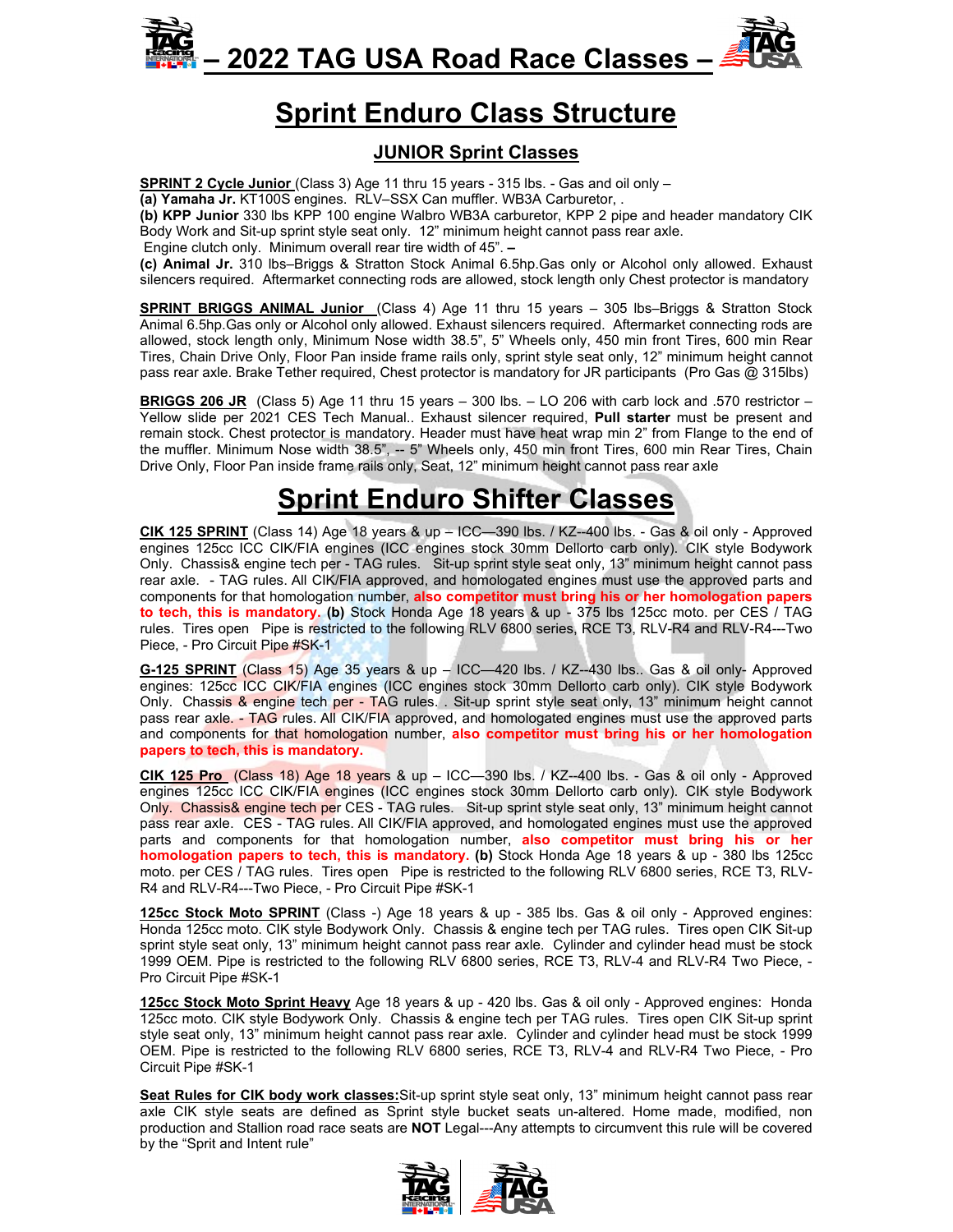

## **Enduro Classes**

**JR. ENDURO** (Class 29) Age 12 thru 15 years – Gas and oil only –

(a) SSX muffler – 340 lbs.

(b) SBX muffler – 340 lbs. RLV 26S Header 11.0"–12.0" Flex from Piston Face to end of Flex with 7/8" restrictor.

(C) SBX muffler less restrictor– 360 lbs.

Yamaha KT100S engines. Old style Yamaha heads and cylinders allowed. Chest protector is mandatory.

**YAMAHA Sportsman Medium** (Class 26) Age 16 years & up – 385 lbs. - Gas and oil only - Yamaha KT100S engines. SBX muffler –RLV 26S Header 11.0"–12.0" of Flex from Piston Face to end of Flex

**YAMAHA Sportsman Heavy** (Class 31) Age 16 years & up – 410 lbs. - Gas and oil only - Yamaha KT100S engines. SBX muffler –RLV 26S Header 11.0"–12.0" of Flex from Piston Face to end of Flex

**YAMAHA Senior Heavy** (Class 23) Age 16 years & up – 410 lbs. - Gas and oil only - Yamaha KT100S engines. No adjustable pipes allowed.

**PISTON PORT ENDURO** (Class 32) Age 16 years & up –Gas and oil only –

(a) Yamaha KT100S--385 lbs,

(b) ARC Comer and PRD RK 100, K71, PV92, piston port engines—410 lbs,

(C) Comer P-51—425 lbs.

Old style Yamaha heads and cylinders allowed.

**100cc CONTROLLED** (Class 24) Age 16 years & up –

 $(a)$  Piston Port – 310 lbs.

(b) Controlled (prior to  $2000$ )  $-340$ 

(c) Controlled 2000 (ICA) –Stock Appearing - 390 lbs.

Piston Port is open fuel all others gas and oil only

**Formula 100cc / Open / A- LIMITED** (Class 33) Age 16 years & up –

(a) Open Engines – 410 lbs. – Open fuel

(b) Stock Appearing Piston Port – 310 lbs. – Open fuel

(c) Stock Appearing Reed or Rotary Valve - 390 lbs. – Gas &oil only –

(d) Controlled  $2000$  (ICA)  $-370$  lbs  $-$  Gas &oil only  $-$ 

(e) Euro 5 &135cc Controlled – 370 lbs. –Gas and oil only

(f) 80cc GEARBOX – 375 lbs 80cc Moto only, Ignition timing non-tech but may not be adjustable in motion.

**UNLIMITED** (Class 25) Age 18 years & up –

**(a)** Open Engines – 410 lbs. – Open fuel

**(b)** 125 Gearbox - 420 lbs. – Gas &oil only –

**(c)** Twin 125 – 490 lbs. – Gas & oil only –

**(d)** 175cc Gearbox Single – 440 lbs. – Gas & oil only –

**(e)** 250cc Gearbox Single – 460 lbs. – Gas & oil only –

**(f)** IC/4 (4 cycle) Gearbox – 460 lbs. – Gas only / MUST HAVE ROAD RACING LICENSE OR PROOF OF EQUIVALENT EXPERIENCE. USSK 250 Gearbox engines and karts allowed. IC/4 Gearbox engine rules per 2010 USSK Manual. –

**Formula 125 --**(Class 35) Age 18 years & up – 125 Gearbox (Laydown) – 420 lbs. – Gas & oil only – Open – 375 lbs. – Open fuel – TAG (Laydown) – 385 lbs. – Gas & oil only **,** B-Limited – 380 lbs. – Open fuel –

**B-STOCK--**(Class 34) Age 18 years & up – Twin engines ) Piston Port – 395 lbs. ) Controlled (prior to 2000) – 465 lbs. - ) Controlled 2000 (ICA) –Stock Appearing - 465 lbs. - ) Twin 125 – 485 lbs. – ) Euro 5 &135cc Controlled – 490 lbs. – Open fuel

**Classic Enduro** (Class 36) Age for 100cc -16 years & up – Twin 18 years & up

 $(a)$  Piston Port  $-350$  lbs.

(b) Controlled – 370

(c) Twin  $-410$  lbs.

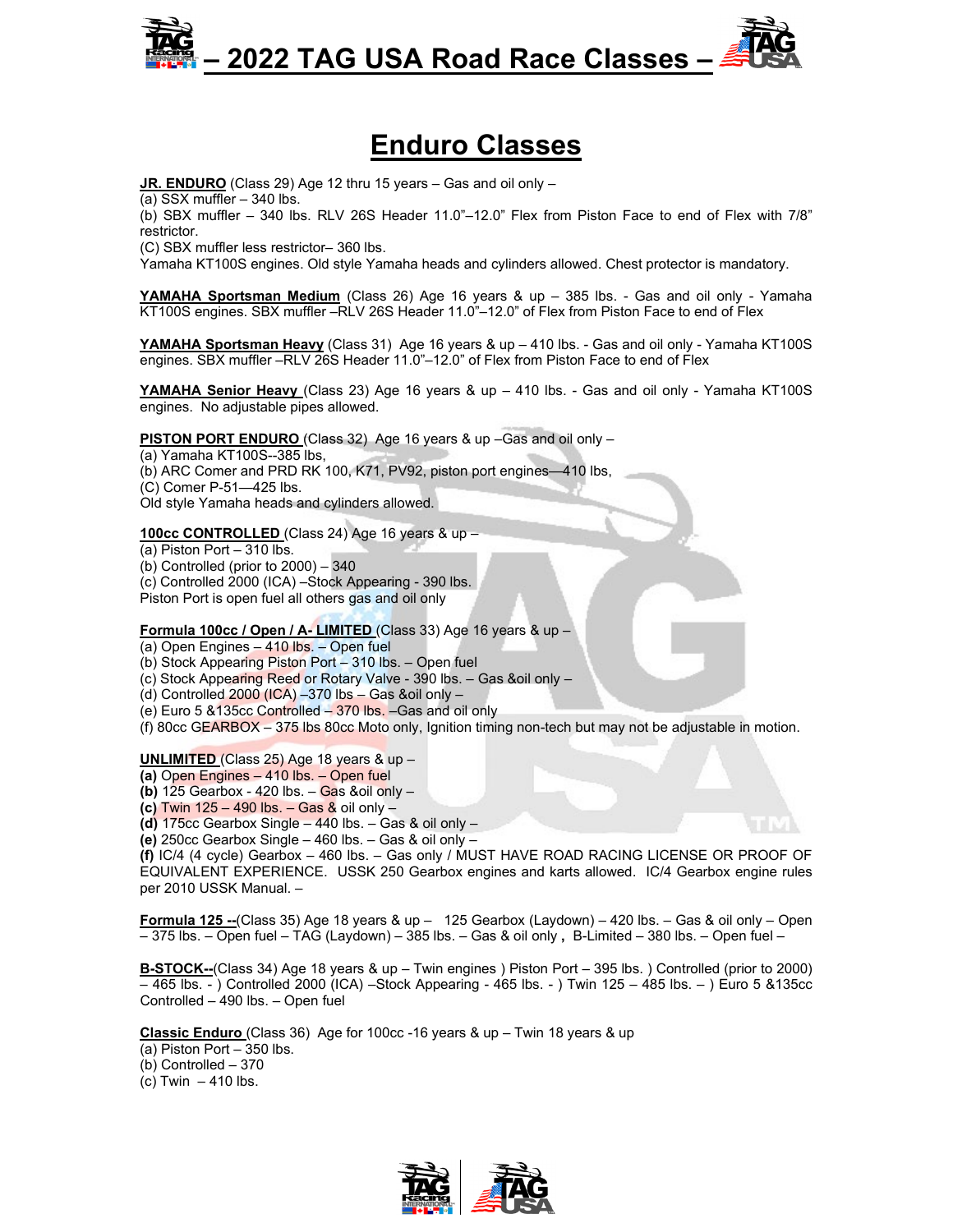# **– 2022 TAG USA Road Race Classes –**



## **Senior Sprint Classes**

**Briggs ANIMAL 370** (Class 7) Age 15 years & up - 370 lbs. - Alcohol only - Briggs & Stratton engines. Exhaust silencers required. Aftermarket connecting rods are allowed.

**Briggs ANIMAL Heavy** (Class 2 ) Age 15 years & up - 390 lbs. - Alcohol only - Briggs & Stratton engines. Exhaust silencers required. Aftermarket connecting rods are allowed.

**BRIGGS CIK / LO206 SR** (Class 6) Age 15 years & up - 375 lbs. – 206 engines per 2021 CES Tech Manual.. Exhaust silencer required, **Pull starter** must be present and remain stock, Header must have heat wrap min 2" from Flange to the end of the muffler. 5" Wheels only, 450 min front Tires, 600 min Rear Tires, Chain Drive Only, Floor Pan inside frame rails only, sprint style seat only, 13" minimum height cannot pass rear axle…CIK Body Work only.

**BRIGGS CIK / LO206 HEAVY** (Class K4) Age 15 years & up - 390 lbs. – 206 engines per 2021 CES Tech Manual.. Exhaust silencer required, **Pull starter** must be present and remain stock, Header must have heat wrap min 2" from Flange to the end of the muffler. Minimum Nose width 38.5", 5" Wheels only, 450 min front Tires, 600 min Rear Tires, Chain Drive Only, Floor Pan inside frame rails only, sprint style seat only, 13" minimum height cannot pass rear axle

**Sprint Briggs ANIMAL** (Class 8) Age 15 years & up - 360 lbs. - Alcohol only - Briggs & Stratton engines. Exhaust silencers required. Aftermarket connecting rods are allowed. . Minimum Nose width 38.5", 5" Wheels only, 450 min front Tires, 600 min Rear Tires, Chain Drive Only, Floor Pan inside frame rails only, sprint style seat only, 13" minimum height cannot pass rear axle. Brake Tether required

**4 CYCLE STOCK CLONE** (Class 10) Age 15 years & up – 390 lbs. – 6.5 clone engines per TAG™ USA 2021 Tech Manual..RLV-R91 Exhaust Silencer required Length on header and muffler minimum 18" Max length 22" Header must be single stage 1" OD Maximum outside diameter **Pull starter** must be present and remain stock.

**Senior Super Heavy** (Class 9) Age 15 years & up – 405 lbs. –

(a) Yamaha KT100S, ARC Comer and PRD RK 100 engines RLV-SSX Can muffler. (b) Briggs Animal Alcohol only - Briggs & Stratton engines. Exhaust silencers required. Aftermarket connecting rods are allowed. Maximum Kart weight 235 lbs

**SPRINT CIK YAMAHA** (Class K5) Age 16 years & up - 350 lbs. Gas and oil only - Yamaha KT100S engines per 2021 TAG™ Tech Manual. Fixed Pipe only. Old style Yamaha heads and cylinders allowed. CIK Sit-up sprint style seat only, 13" minimum height cannot pass rear axle. CIK style Bodywork or 3 number Panels.. Floor pan between frame rails only, Engine clutch only. Minimum overall rear tire width of 45 inches.

**KPV Komet Senior** (Class 11) age 15 years & up – 340 lbs. with #3 pipe at 12"-12.5" – 360 lbs. with #2 or #4 pipe at 10"-10.5" – gas and oil – K&N filter allowed – open tire – 5" wheels only – 450 front only – 710 rear only – CES engine rules apply. CIK Body Work and Sit-up sprint style seat only. 13" minimum height cannot pass rear axle. Engine clutch only. Minimum overall rear tire width of 45".

**PISTON PORT CAN SPRINT 365 / 355** (Class 12) Age 15 years & up - 365 lbs. CIK Body work #355 lbs-Gas and oil only - Yamaha KT100S, ARC Comer and PRD RK 100 engines. RLV SSX Can muffler.

**PISTON PORT SPRINT** (Class 13) Age 15 years & up - Gas and oil only –

a) Yamaha KT 100 S – 360 lbs.

b) Piston Port – 380 lbs - ARC Comer, PRD RK 100, and Piston Port engines. No adjustable pipes allowed.

**SPRINT OPEN** (Class 17) Age 15 years & up

**(a)** Yamaha – 340 lbs Gas & oil –

**(b)** Piston Port engines–350 lbs ARC Comer, PRD RK 100, Gas and oil –

**(c)** Controlled – 365 lbs. – Open fuel

**(d)** 4 cycle Open 385 lbs - Open Fuel

**(e)-** Any single cylinder 2 cycle engines up to 150cc, air or water cooled.– 385 lbs – open fuel, No gearbox, TAG sprint road race bodywork allowed, Headrest and supplemental fuel tank allowed for 2cycle open karts**. (f) 80cc GEARBOX** – 375 lbs 80cc Moto only, Ignition timing non-tech but may not be adjustable in motion.

**(g)** Spec Shifter – 385 lbs – Gas & oil Exciter spec shifter must be factory spec.

No adjustable pipes allowed in any sprint open classes.

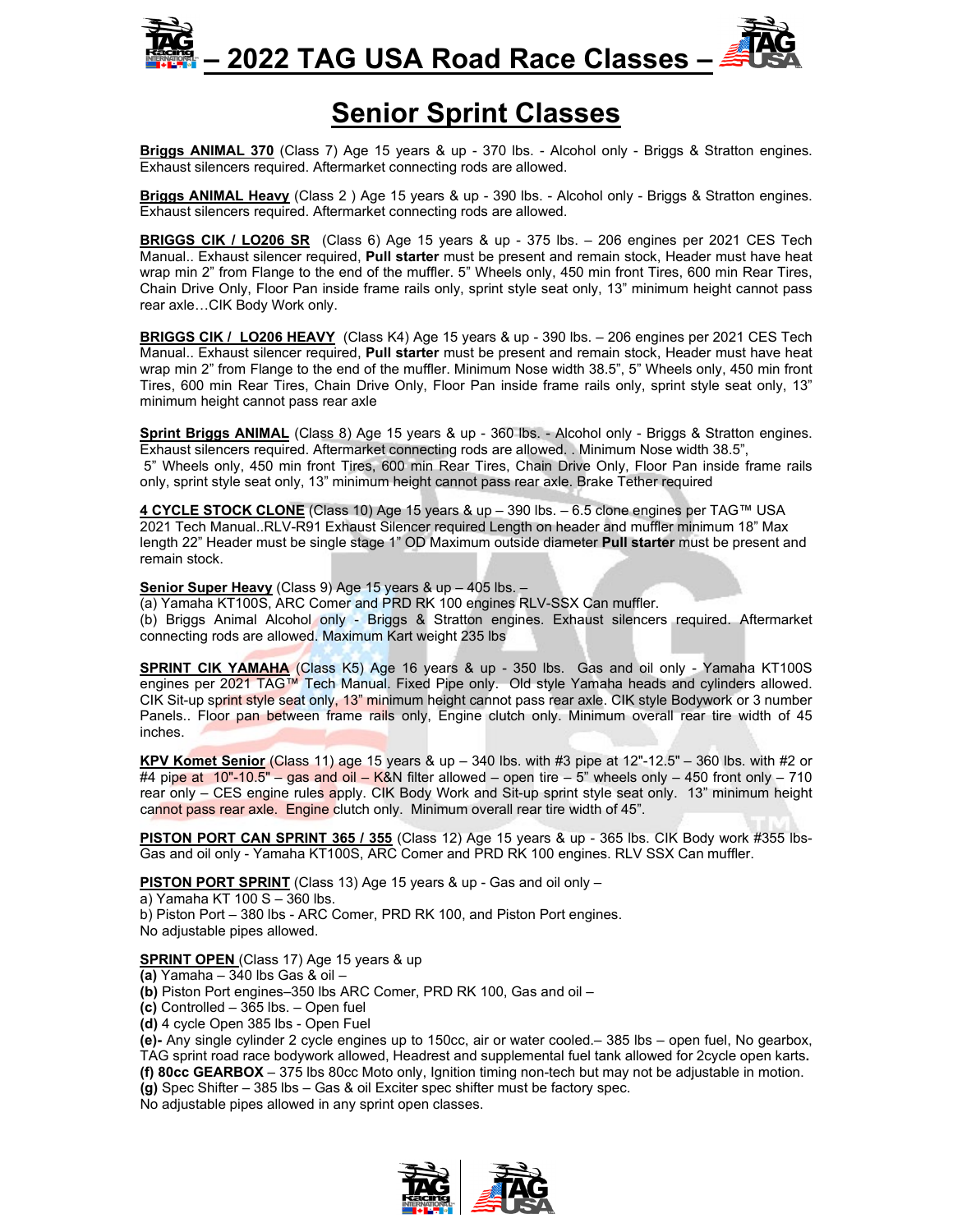

## **Sprint Enduro TAG Classes**

**TAG™ JR. SPRINT / TAG™ USA** (Class 1) Age 11 to 15 years – Weight per TAG™ USA weight chart. – Gas & oil only – TAG™ engines, exhaust, Tire compound and karts per 2021 TAG™ USA Tech Manual. Chest protector is mandatory.

**TAG™ SENIOR / TAG™ USA** (Class 20) Age 15 years & up – Weight per TAG™ USA weight chart. – Gas & oil only – TAG™ engines, exhaust, and karts per 2021 TAG™ USA Tech Manual. Rules may change throughout the year, following technical updates. Sit-up sprint style seat only, 13" minimum height cannot pass rear axle. Engine clutch only. Minimum overall rear tire width of 45".

**TAG™ Senior Heavy/ TAG™ USA** (Class 21) Age 15 Years & up – Masters Weight per TAG™ USA weight chart. – Gas & oil only – TAG™ engines, exhaust, and karts per 2021 TAG™ USA Tech Manual. Rules may change throughout the year, following technical updates. Sit-up sprint style seat only, 13" minimum height cannot pass rear axle. Engine clutch only. Minimum overall rear tire width of 45".

**TAG™ MASTERS / TAG™ USA** (Class 22) Age 35 Years & up – Weight per TAG™ USA weight chart. – – Gas & oil only – TAG™ engines, exhaust, and karts per 2021 TAG™ USA Tech Manual. Rules may change throughout the year, following technical updates. Sit-up sprint style seat only, 13" minimum height cannot pass rear axle. Engine clutch only. Minimum overall rear tire width of 45". 200 lb weight rule waived for drivers 35 yrs and older. If Driver is under 35 he or she must weigh a Minimum driver weight after race including driving equipment 200 lbs

## **TAGTM USA – Junior, Senior and Master Combined Class Weights**

**NOTE:** At the discretion of the club, series, and or Race director, a 200 lbs driver may run TAG™ Masters if he or she is **16** years of age and he or she weighs 200 lbs (minimum) Post race on race day. This is solely at the discretion of the club, series, and or Race director.

| <b>Engine ---- Sprint Weights</b> | <b>Junior</b> | <b>Senior</b> | <b>Masters</b> | <b>Engine -- Road Race Weights</b> | <b>Junior</b> | <b>Senior</b> | <b>Masters</b> |
|-----------------------------------|---------------|---------------|----------------|------------------------------------|---------------|---------------|----------------|
| I. Parilla Leopard                | $320$ lbs     | $360$ lbs     | 390 lbs.       | I. Parilla Leopard                 | 320 lbs.      | $360$ lbs     | 390 lbs.       |
| K. Rotax Max FR125                | $320$ lbs     | 370 lbs       | $400$ lbs.     | K. Rotax Max FR125                 | $320$ lbs     | 380 lbs       | $400$ lbs.     |
| K. Rotax Max FR125-EVO            | <b>EVO</b>    | 370 lbs       | $400$ lbs.     | K. Rotax Max FR125.                | <b>EVO</b>    | $400$ lbs     | $420$ lbs.     |
| <b>R.</b> X 30                    | $330$ lbs     | $360$ lbs     | $400$ lbs      | <b>R.</b> X 30                     | $330$ lbs     | 370 lbs       | $400$ lbs      |
| <b>S.</b> X 125 T                 | $320$ lbs     | $360$ lbs     | $400$ lbs      | <b>S.</b> X125T                    | $320$ lbs     | $360$ lbs     | $390$ lbs      |
| X125 T-WC                         | $320$ lbs     | $360$ lbs     | $400$ lbs      | X125 T-WC                          | --------      | -------       | 440 lbs        |
| $X125$ T-PV                       | --------      | ----------    | 440 lbs.       | X125 T-PV                          | --------      | ---------     | 440 lbs.       |
| $O.$ SGM $-$ GT 20                | ---------     | 370 lbs       | $390$ lbs      | $O.$ SGM $-$ GT 20                 | --------      | 380 lbs       | $400$ lbs      |
| V. Vortex Rok                     | $320$ lbs     | $360$ lbs     | $390$ lbs      | V. Vortex Rok                      | $320$ lbs     | $400$ lbs     | $430$ lbs      |
|                                   |               |               |                | H. Motori Seven                    | --------      | $415$ lbs     | $435$ lbs      |

## **Class Race Weights**

#### **Seat Rules for CIK body work classes:**

Sit-up sprint style seat only, 13" minimum height cannot pass rear axle CIK style seats are defined as Sprint style bucket seats un-altered. Home made, modified, non production and Stallion road race seats are **NOT** Legal Any attempts to circumvent this rule will be covered by the "Sprit and Intent rule"

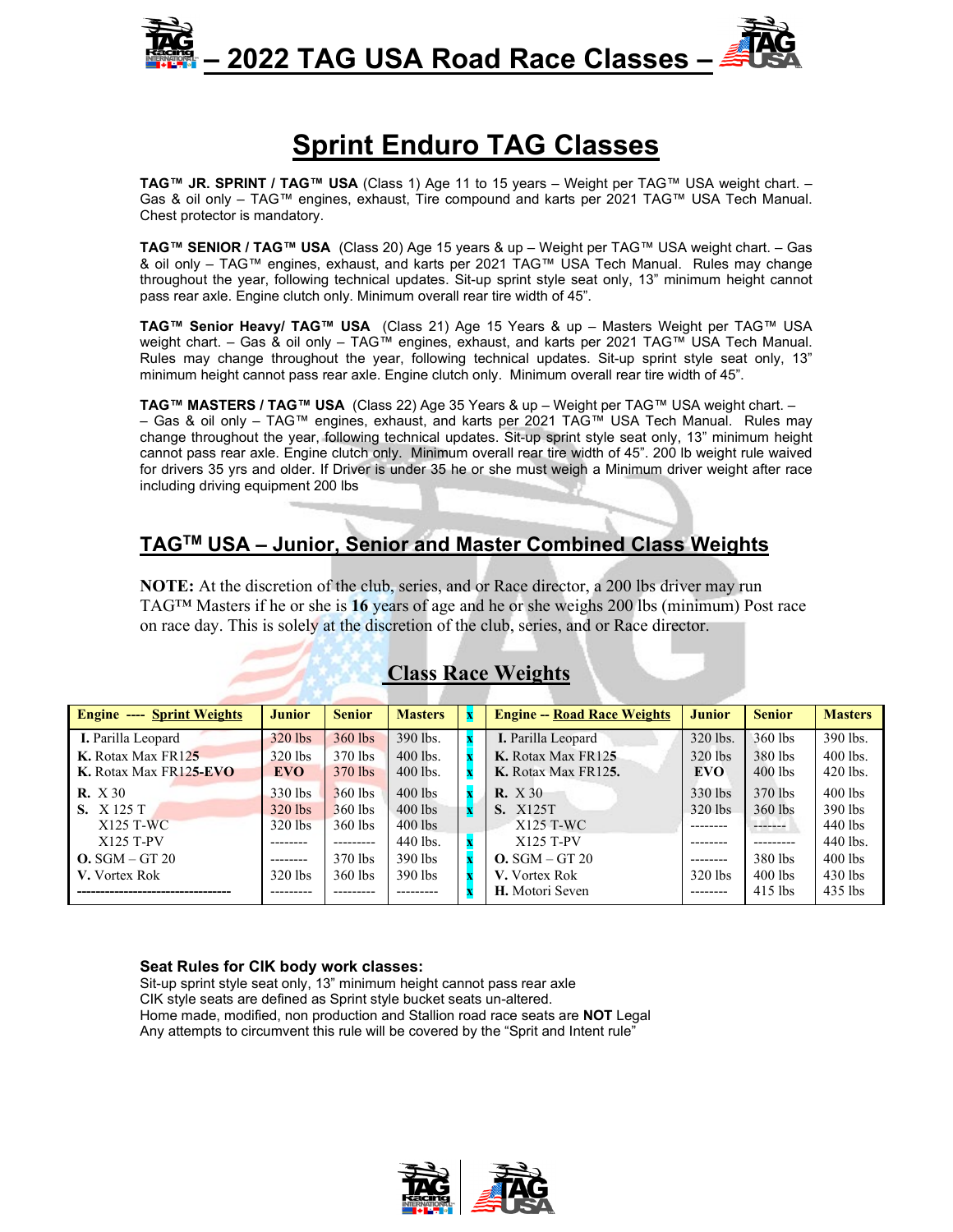



## **Sprint Enduro local option Classes**

**IGNITE 206 JR** (Class 27) Age 11 thru 15 years – 320 lbs. – LO 206 with carb lock and .570 restrictor – Yellow slide per 2021 CES Tech Manual.. Exhaust silencer required, **Pull starter** must be present and remain stock. Chest protector is mandatory. Header must have heat wrap min 2" from Flange to the end of the muffler. CIK homologated bodywork, manufactured by KG only, -- 5" Wheels only, 450 min front Tires, 600 min Rear Tires, Hoosier R80 Compound only Chain Drive Only, Stock Floor Pan, Seat, 12" minimum height cannot pass rear axle, Ignite K3 Chassis, Spec Clutch is the Hilliard Flame with a 19 tooth driver

**IGNITE 206 SR** (Class 28) Age 15 years & up - 360 lbs. – 206 engines per 2021 CES Tech Manual.. Exhaust silencer required, **Pull starter** must be present and remain stock, Header must have heat wrap min 2" from Flange to the end of the muffler. CIK homologated bodywork, manufactured by KG only, 5" Wheels only, 450 min front Tires, 710 min Rear Tires, Hoosier R80 Compound only, Chain Drive Only, Stock Floor Pan, sprint style seat only, 13" minimum height cannot pass rear axle, Ignite K3 Chassis, Spec Clutch is the Hilliard Flame with a 19 tooth driver

**IGNITE 206 MASTERS** (Class 30) Age 35 years & up - 370 lbs. – 206 engines per 2021 CES Tech Manual.. Exhaust silencer required, **Pull starter** must be present and remain stock, Header must have heat wrap min 2" from Flange to the end of the muffler. CIK homologated bodywork, manufactured by KG only, 5" Wheels only, 450 min front Tires, 710 min Rear Tires, Hoosier R80 Compound only, Chain Drive Only, Stock Floor Pan, sprint style seat only, 13" minimum height cannot pass rear axle, Ignite K3 Chassis, Spec Clutch is the Hilliard Flame with a 19 tooth driver

**4 CYCLE STOCK CLONE** (Class 10) Age 15 years & up – 390 lbs. – 6.5 clone engines per TAG™ USA 2021 Tech Manual..RLV-R91 Exhaust Silencer required Length on header and muffler minimum 18" Max length 22" Header must be single stage 1" OD Maximum outside diameter **Pull starter** must be present and remain stock.

**KOHLER SUPER STOCK** (Class 16) Age 15 years & up - 360 lbs.- Gasoline only - Kohler XKE2 CH270 engines. Exhaust silencers required. Aftermarket Billet Rod allowed, ARC Billet flywheels are required.

**IAME SPRINT** (Class K1) Age 16 years & up --.IAME X-30 390 Lbs Leopard 375 Lbs – Gas & oil only – TAG™ engines, exhaust, and karts per 2021 TAG™ USA Tech Manual. Rules may change throughout the year, following technical updates. Sit-up sprint style seat only, 13" minimum height cannot pass rear axle. CIK style Bodywork or 3 number Panels.. Engine clutch only. Minimum overall rear tire width of 45".

**ANIMAL SPORTSMAN Enduro** (Class K2) Age 16 years & up - 410 lbs. - Gas - Briggs & Stratton engines. Exhaust silencers required. Aftermarket connecting rods are allowed. Per "KART" Tech Manual

**TILLOTSON T225 JR** Age 11 thru 15 years – 300 lbs. – T225 TR engines per 2022 TAG™ Tech Manual.- Exhaust silencer required. chest protector is mandatory.

**TILLOTSON T225 SR** Age 15 years & up - 350 lbs. – T225 TR engines per 2022 TAG™ Tech Manual.. Exhaust silencer required

**TILLOTSON T225 MASTERS** Age 30 years & up - 390 lbs. – T225 TR engines per 2022 TAG™ Tech Manual.. Exhaust silencer required

**BRIGGS WORLD FORMULA JR** Age 11 thru 15 years – 300 lbs. – World Formula Junior engines per 2021 TAG™ Tech Manual.- Exhaust silencer required. chest protector is mandatory.

**BRIGGS WORLD FORMULA SR** Age 15 years & up - 390 lbs. – World Formula engines per 2021 TAG™ Tech Manual.. Exhaust silencer required

**BRIGGS WORLD FORMULA MASTERS** Age 30 years & up - 405 lbs. – World Formula engines per 2021 TAG™ Tech Manual.. Exhaust silencer required

**BRIGGS LO206 MASTERS** (Class K5) Age 35 years & up - 405 lbs. – 206 engines per 2021 CES Tech Manual.. Exhaust silencer required, **Pull starter** must be present and remain stock, Header must have heat wrap min 2" from Flange to the end of the muffler. Minimum Nose width 38.5", 5" Wheels only, 450 min front Tires, 600 min Rear Tires, Chain Drive Only, Floor Pan inside frame rails only, sprint style seat only, 13" minimum height cannot pass rear axle